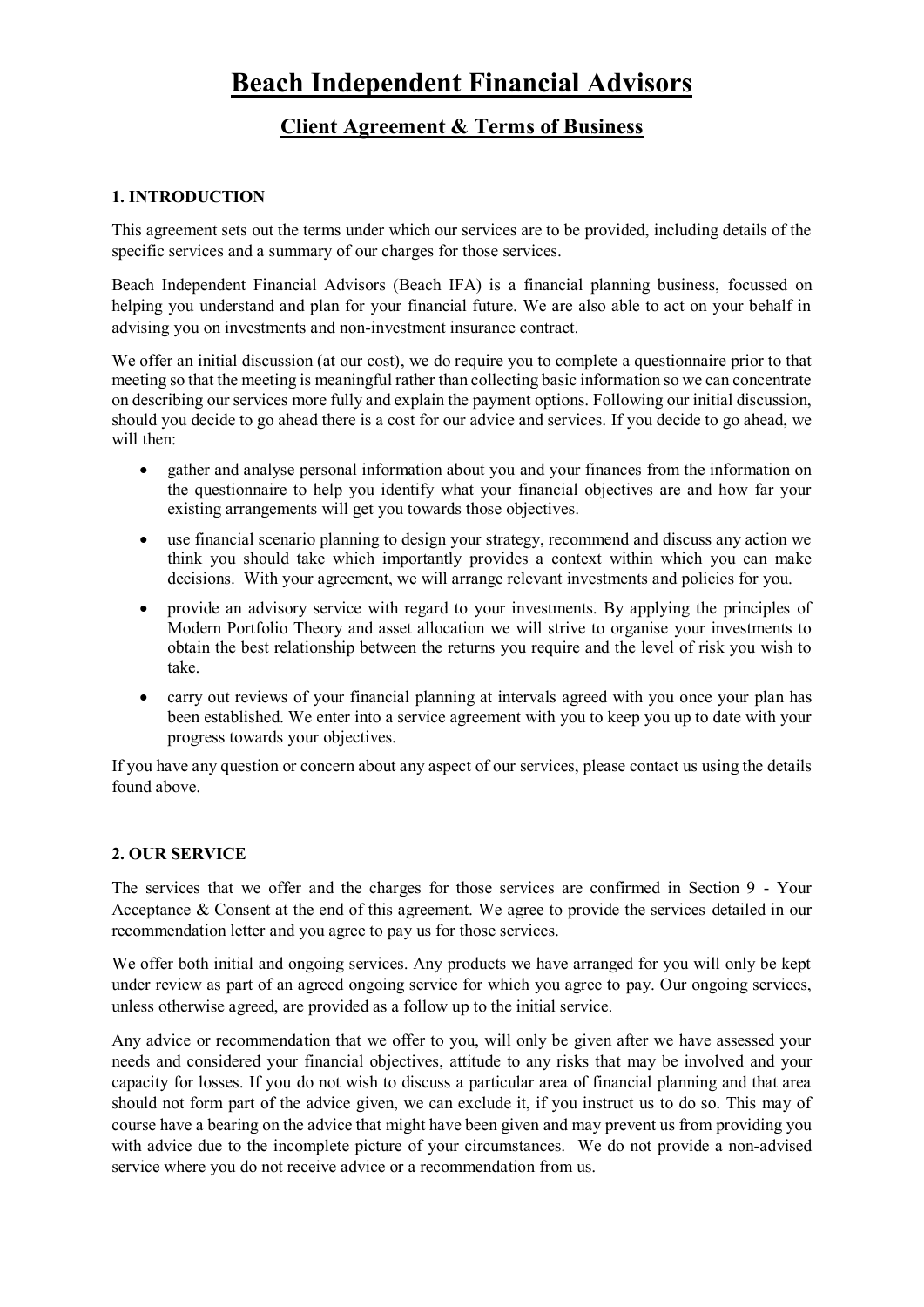## **3. COMMENCEMENT**

This agreement shall commence on the date of signature and shall remain in force until terminated in accordance with Section 6 – Cancellation below.

## **4. FINANCIAL PLANNING AND HOW WE CHARGE FOR IT**

For any aspect of our financial planning all actual charges and fees will be fully disclosed to you. We will not charge you until we have discussed your payment options and agreed with you how we are to be paid. We will also let you know if there are any other costs that might arise in connection with the services we provide to you.

Our charges/fees will be VAT exempt unless the work we provide for you only involves advice and/or preparing a report, in which case VAT may be applicable. We will always tell you if you have to pay VAT before we undertake any work for you. Charges for the ongoing service will not be liable to VAT (unless the initial service was liable to VAT) where both the initial and ongoing services are part of the same package.

#### **Investment Planning**

We provide an independent advice service. This means that we will make a recommendation for you after we have assessed your needs. Our recommendation will be based on a comprehensive and fair analysis of the market.

#### **Initial charges**

Our initial charges relating to new work such as client take-on, new investments and one-off reviews are as follows:

Once we have had the initial discussion (at our cost), we will appraise your situation fully and provide you with written summary and details of our recommended advice.

If you then chose to proceed with our advice, we would charge a one-off fee of £1,000 to take you on as a new client.

#### **Pension Transfers (Personal Pensions)**

- We charge a fixed administration fee of £600 for the first pension transfer
- We then charge a fixed administration fee of £300 for the second and any subsequent pension transfers
- A further charge of  $1.5\%$  of the fund transfer value is charged to cover the advice cost. It is possible this charge may be higher for more complex transfers, but this will be highlighted at outset.

#### **Pension Transfers (Final Salary/Defined Benefit)**

- Transfers from a Final Salary/Defined Benefit pension are charged at a different rate due to their complexity.
- A separate report on the benefits and/or disadvantages of transferring would be required and this is costed based on the time and the costs involved.
- A further charge of 2.0% of the fund transfer value is charged to cover the advice cost. It is possible this charge may be higher for more complex transfers but this will be highlighted at outset.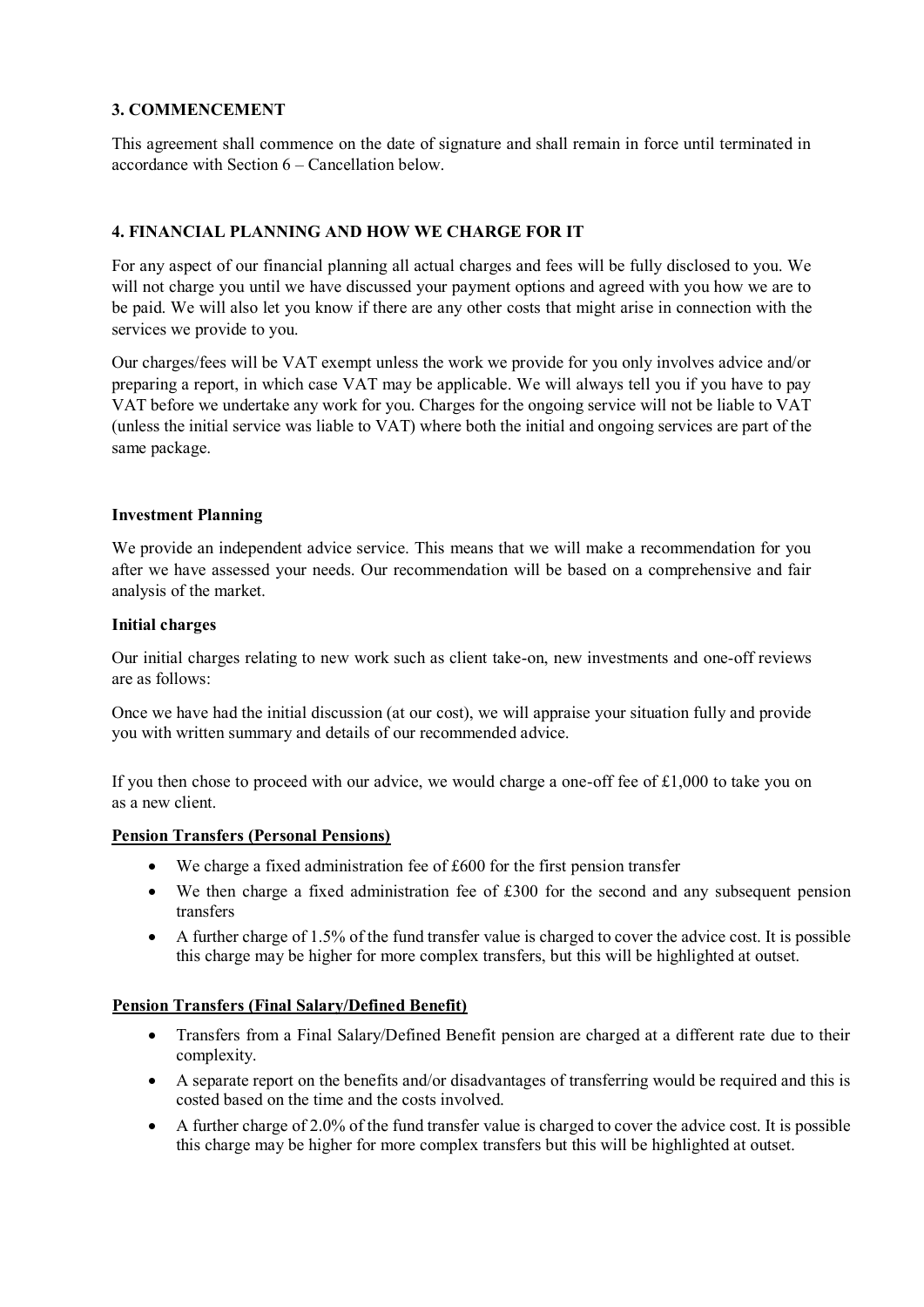## **Investment**

- We charge a fixed fee of £600 for the first ISA transfer or setting up the plan on first contribution or the setting up of a General Investment Account (GIA)
- We then charge a fixed fee of £300 for the second and any subsequent transfers or contributions into an ISA or General Investment Account (GIA)
- A further charge of  $1.5\%$  of the fund transfer value is charged to cover the advice cost. It is possible this charge may be higher for more complex transfers but this will be highlighted at outset.

## **Other Services**

• Any other advice such as inheritance, capital gains or income tax planning, one-off reviews and adhoc work (such as retirement fees for retirement advice for annuity/drawdown), will be charged at the time based on the complexity of the advice required.

All advisers may vary the initial charges payable at their discretion.

#### **Paying our initial charges**

Our charges are payable on completion of our work and must be settled within 14 business days. Payment can be made either by:

1. Cheque made payable to Beach IFA

2. You may pay our charges via deductions from the financial product that you might invest in, where the product/platform provider allows this. Although you may pay nothing to us up front that does not mean that our service is free. You still pay us indirectly through deductions from the amount you pay into your product. Any initial charges taken for or retirement planning work are done so after the pension commencement lump sum is paid (Tax Free Cash), so as to not reduce the amount you receive.

If you select option 2 we will discuss how it works and the implications of using this payment method with you prior to putting it in place.

#### **Our ongoing charges**

Any products we have arranged for you will only be kept under review as part of an agreed ongoing service for which you agree to pay. Any ongoing service will be agreed with you and confirmed in our service agreement. The charge for this service will be commence alongside the initial charge.

Our annual fee is 1%, based on the value of the assets you hold with us, although this will reduce once your assets reach a certain level detailed in paying our ongoing charges This is paid by the provider in  $1/12<sup>th</sup>$  payments every month and is made up of 0.6% to cover the annual review and updating of personal information, 0.20% for ensuring the portfolio is invested appropriate to your needs in the coming years and 0.20% towards our investment fund research.

#### **Paying our ongoing charges**

Payment of ongoing charges can be made either by:

- 1. A quarterly cheque made payable to Beach IFA based on the valuation at your last review with an invoice/credit for any balance each 6 months.
- 2. Monthly standing order based on the valuation at your last review with an invoice/credit for any balance every 6 months.
- 3. Paid by the provider in  $1/12<sup>th</sup>$  payments every month based on the average value over the month.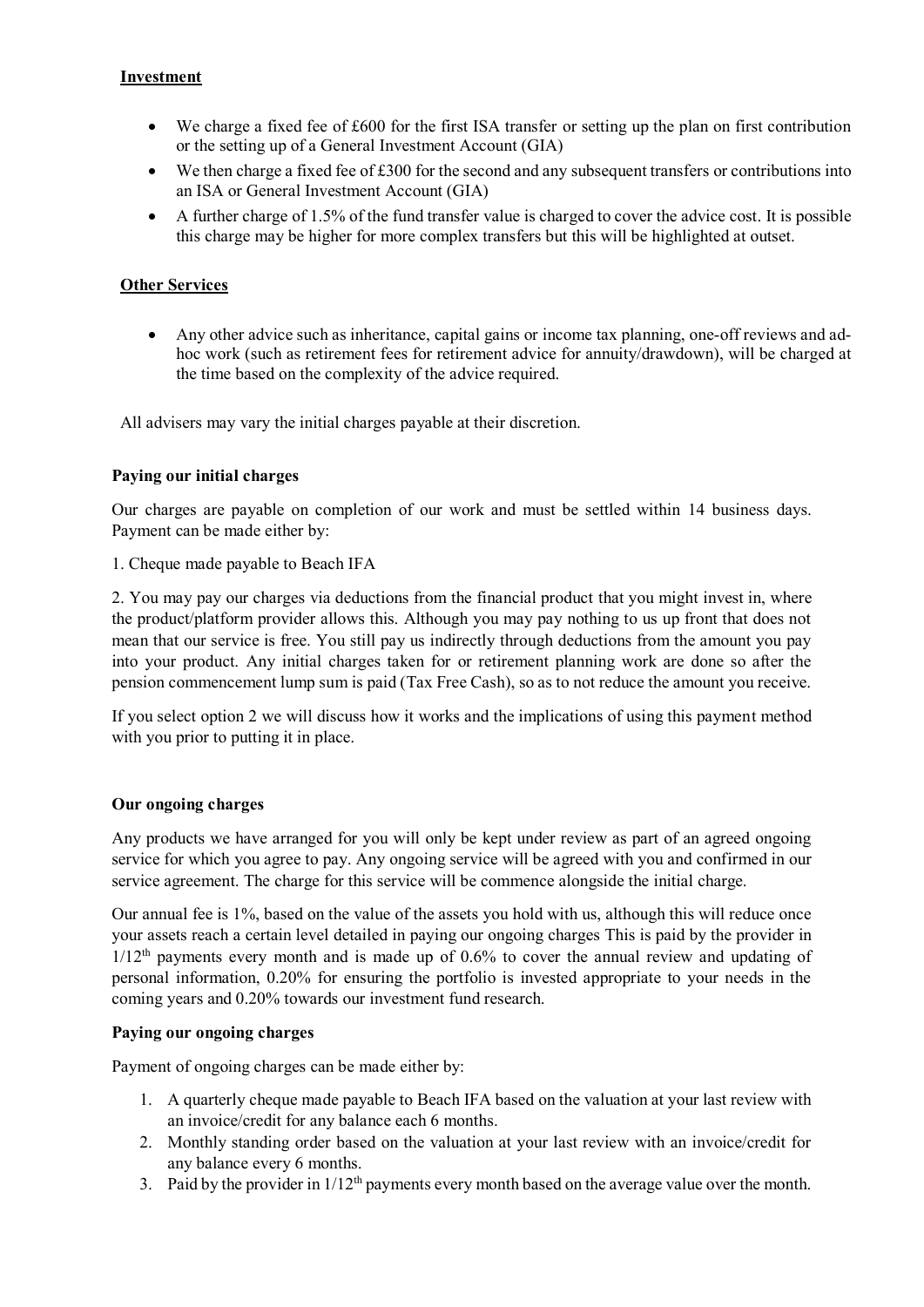Where funds exceed £800,000 over all your products, the ongoing fee reduces to 0.8%, on all assets over £800,000.

*1 & 2 above are only available on total funds over £250,000 due to extra admin costs. The reduction in ongoing fee to 0.8% by these payment methods is only applicable after £1,000,000 total assets, again due to extra admin costs.*

Ongoing services can be cancelled at any time by simply informing us in writing but please note that we reserve the right to charge you for services provided prior to cancellation.

## **Protection planning**

Our advised protection planning services are suitable if you are looking for the best way to protect you, your family or your business through products such as critical illness cover, health insurance and life cover. We advise on noninvestment protection products e.g. term assurance, income protection and critical illness from a range of insurers.

You can pay for our advised protection services by:

1. A fee

2. Commission (where this is available)

3. A combination of fee and commission

#### **Minimum fee/Commission**

Our fee will be based on an hourly rate basis, both the fee and commission methods are subject to a minimum fee/commission of *£750* for new clients in addition to our fee detailed in the initial charges section for new clients.

The minimum fee for existing clients by fee or commission is £500.

Any commission we receive from the product provider can be used to offset this fee, or we will quote the premium on a nil commission basis and the fee can be paid separately. We will always present you with a personalised quote before undertaking any work that might be charged for.

#### **Hourly rates**

Where we use or refer to hourly rate fees the current rates used are as follows:

| $£300$ per hour minimum 1 hour charge    |
|------------------------------------------|
| $£300$ per hour minimum 1 hour charge    |
| $£200$ per hour minimum 30 minute charge |
| £125 per hour minimum 30 minute charge   |
| £50 per hour minimum $15$ minute charge  |
|                                          |

These rates do not include VAT. The work will be carried out by the appropriately qualified individual. We pride ourselves on providing an efficient and cost-effective service.

#### **Paying by commission**

Where we are paid by commission on non-investment products, we will tell you the amount before we carry out any business for you. Although you may pay nothing to us up front that does not mean that our service is free. You still pay us indirectly through deductions by the provider from the amount you pay for your product.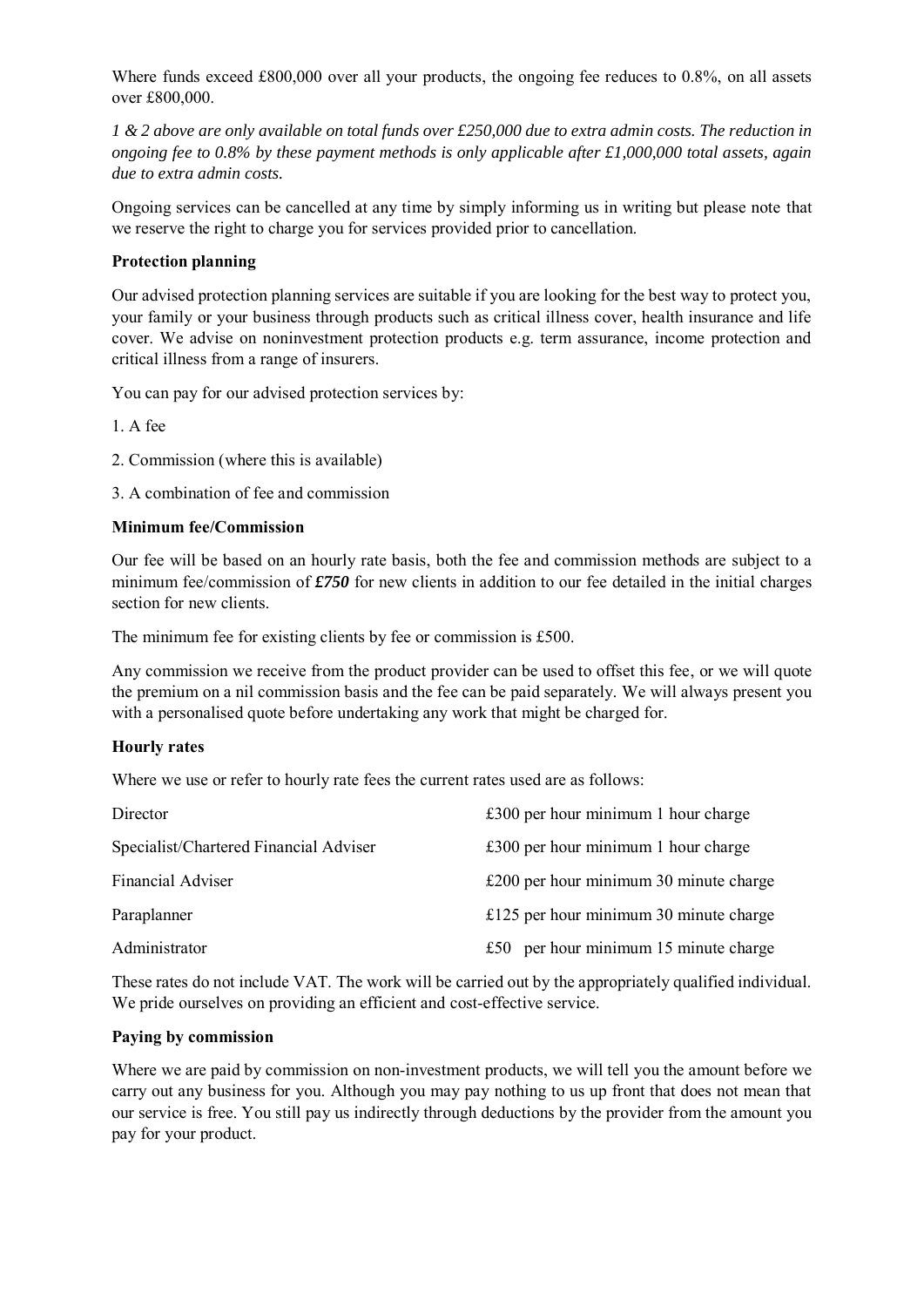## **Equity Release**

Fixed fee of £1,500 plus any additional planning, charged at an hourly rate.

## **Mortgage advice**

We do not offer advice on mortgage products.

Where appropriate we may make a recommendation to our clients of a suitably qualified mortgage broker.

## **5. OUR OBLIGATIONS**

#### **Recommendations**

Before making any recommendations, we will carry out a suitability assessment so that we are able to act in your best interests. We will confirm to you in writing (our suitability report/letter) along with details of any special risks that may be associated with the products or investment strategies that we have recommended.

Where we agree to provide you with a service that includes an ongoing review of the suitability of the investments we have recommended, we'll carry out this review at least annually, within this review will be a reply form where we ask you to confirm certain key information to ensure the information we hold about you remains accurate and up to date. If the information you supply on the reply form indicates that the financial plan we have for you needs changing we will contact you to arrange a face to face review and then issue a summary of potential changes to your financial planning, setting out the results of our assessment and, if relevant, any updated recommendations.

Please be aware that investments can fall, as well as rise, and that you may not get back the full amount invested. The price of investments we may recommend may depend on fluctuations in the financial markets, or other economic factors, which are outside our control. Past performance is not necessarily a guide to future performance.

Specific warnings relevant to the investments, investment strategies or other products we arrange are provided in the relevant product literature provided.

## **Protecting your personal information**

Your personal information is important to us. We will endeavour to take all due care to protect this information. We highlight below matters relating to your information that you should be aware of.

During the course of dealing with us, we will ask you to provide us with detailed personal information relating to your existing circumstances, your financial situation and, in some cases, your health and family health history **(Your Personal Data).** This document is important as it allows us to explain to you what we will need to do with Your Personal Data, and the various rights you have in relation to Your Personal Data.

## **What do we mean by "Your Personal Data"?**

Your Personal Data means any information that describes or relates to your personal circumstances. Your Personal Data may identify you directly, for example your name, address, date or birth, National Insurance number. Your Personal Data may also identify you indirectly, for example, your employment situation, your physical and mental health history, or any other information that could be associated with your cultural or social identity.

In the context of providing you with assistance in relation to your investments requirements Your Personal Data may include: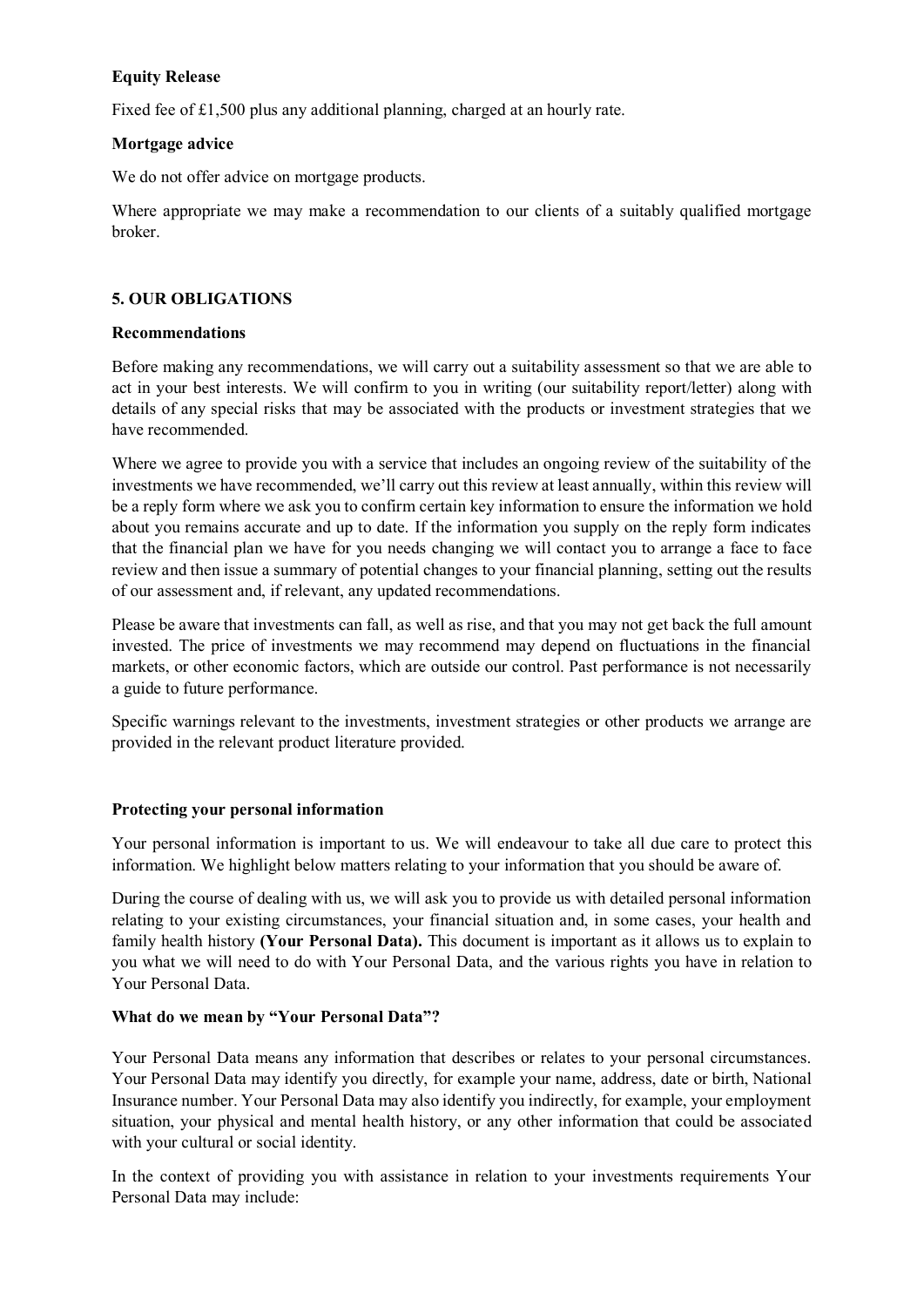- Title, names, date of birth, gender, nationality, civil/marital status, contact details, addresses and documents that are necessary to verify your identity
- Employment and remuneration information, (including salary/bonus schemes/overtime/sick pay/other benefits), employment history
- Bank account details, tax information, loans and credit commitments, personal credit history, sources of income and expenditure, family circumstances and details of dependents
- Health status and history, details of treatment and prognosis, medical reports (further details are provided below specifically with regard to the processing we may undertake in relation to this type of information)
- Any pre-existing investments products and the terms and conditions relating to these

#### **The basis upon which our Firm will deal with Your Personal Data**

When we speak with you about your investments requirements we do so on the basis that both parties are entering a contract for the supply of services.

In order to perform that contract, and to arrange the products you require, we have the right to use Your Personal Data for the purposes detailed below.

Alternatively, either in the course of initial discussions with you or when the contract between us has come to an end for whatever reason, we have the right to use Your Personal Data provided it is in our legitimate business interest to do so and your rights are not affected. For example, we may need to respond to requests from mortgage lenders, insurance providers and our Compliance Service Provider relating to the advice we have given to you, or to make contact with you to seek feedback on the service you received.

On occasion, we will use Your Personal data for contractual responsibilities we may owe our regulator The Financial Conduct Authority, or for wider compliance with any legal or regulatory obligation to which we might be subject. In such circumstances, we would be processing Your Personal Data in order to meet a legal, compliance or other regulatory obligation to which we are subject.

#### **The basis upon which we will process certain parts of Your Personal Data**

Where you ask us to assist you with for example your insurance / ethical investments, in particular life insurance and insurance that may assist you in the event of an accident or illness, we will ask you information about your ethnic origin, your health and medical history (**Your Special Data)**. We will record and use Your Special Data in order to make enquiries of insurance / investment providers in relation to insurance products that may meet your needs and to provide you with advice/guidance regarding the suitability of any product that may be available to you.

If you have parental responsibility for children under the age of 13, it is also very likely that we will record information on our systems that relates to those children and potentially, to their Special Data.

The arrangement of certain types of insurance may involve disclosure by you to us of information relating to historic or current criminal convictions or offences (together "**Criminal Disclosures**"). This is relevant to insurance related activities such as underwriting, claims and fraud management.

We will use special Data and any Criminal Disclosures in the same way as Your Personal Data generally, as set out in this Privacy Notice.

Information on Special Category Data and Criminal Disclosures must be capable of being exchanged freely between insurance intermediaries such as our Firm, and insurance providers, to enable customers to secure the important insurance protection that their needs require.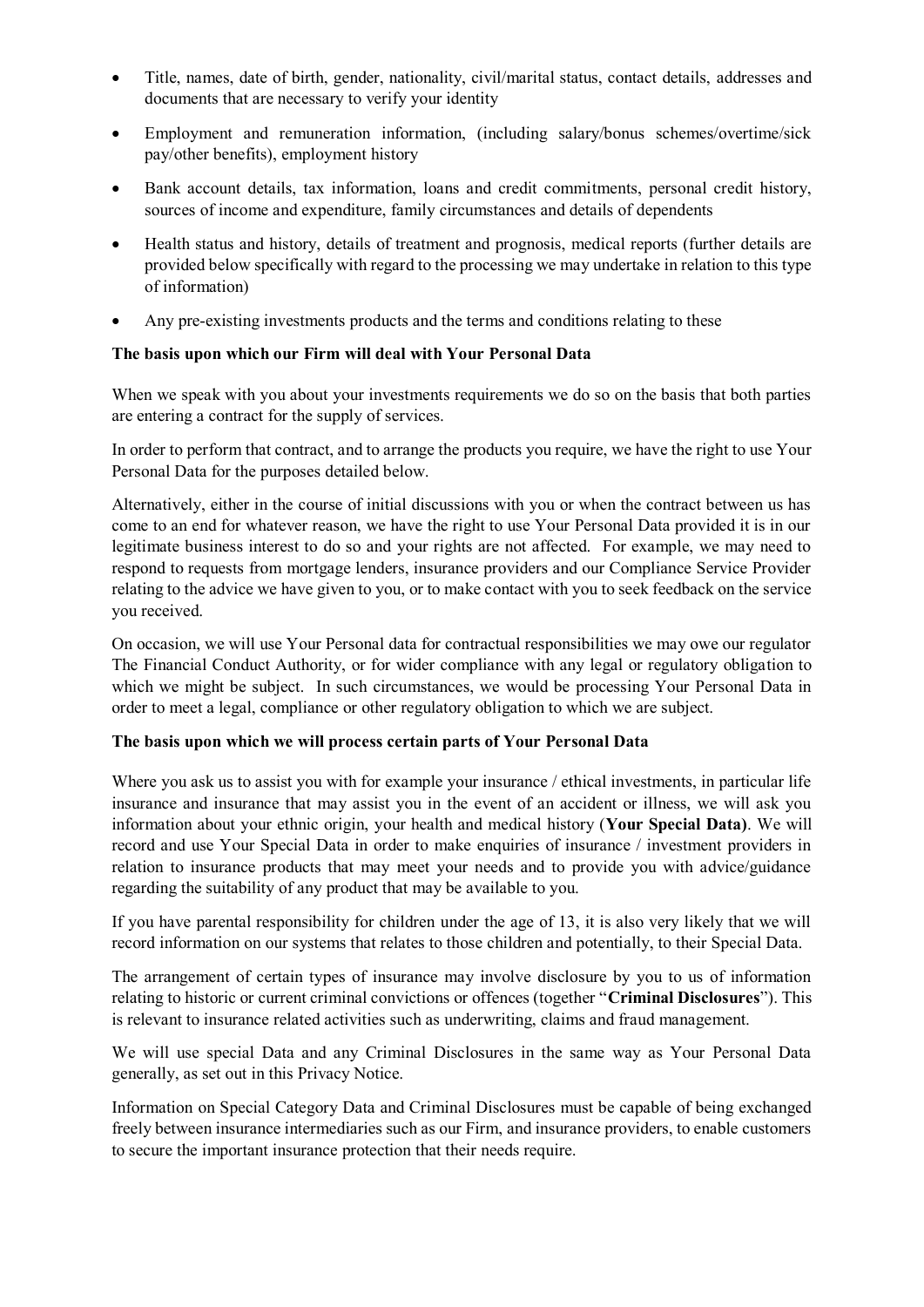## **How do we collect Your Personal Data?**

We will collect and record Your Personal Data from a variety of sources, but mainly directly from you. You will usually provide information during the course of our initial meetings or conversations with you to establish your circumstances and needs and preferences in relation to investments You will provide information to us verbally and in writing, including email.

We may also obtain some information from third parties, for example, credit checks, information from your employer, and searches of information in the public domain such as the voters roll. If we use technology solutions to assist in the collection of Your Personal Data for example software that is able to verify your credit status. We will only do this if we have consent from you for us or our nominated processor to access your information in this manner. With regards to electronic ID checks we would not require your consent but will inform you of how such software operates and the purpose for which it is used.

## **What happens to Your Personal Data when it is disclosed to us?**

In the course of handling Your Personal Data, we will:

- Record and store Your Personal Data in our paper files, mobile devices and on our computer systems (*websites, email, hard drives, and cloud facilities*). This information can only be accessed by employees and consultants within our Firm and only when it is necessary to provide our service to you and to perform any administration tasks associated with or incidental to that service
- Submit Your Personal Data to Product Providers both in paper form and on-line via a secure portal. The provision of this information to a third party is essential in allowing us to progress any enquiry or application made on your behalf and to deal with any additional questions or administrative issues that lenders and providers may raise.
- Use Your Personal Data for the purposes of responding to any queries you may have in relation to any investments you may take out, or to inform you of any developments in relation to those products and/or polices of which we might become aware

## **Sharing Your Personal Data**

From time to time Your Personal Data will be shared with:

- Product Providers
- Third parties who we believe will be able to assist us with your enquiry or application, or who are able to support your needs as identified. These third parties will include but may not be limited to, our Compliance Advisers, Product specialists, estate agents, providers of legal services such as estate planners, conveyancing, surveyors and valuers (in each case where we believe this to be required due to your particular circumstances).

In each case, your Personal Data will only be shared for the purposes set out in this customer privacy notice, i.e. to progress your investments enquiry and to provide you with our professional services.

Please note that this sharing of Your Personal Data does not entitle such third parties to send you marketing or promotional messages: it is shared to ensure we can adequately fulfil our responsibilities to you, and as otherwise set out in this Customer Privacy Notice.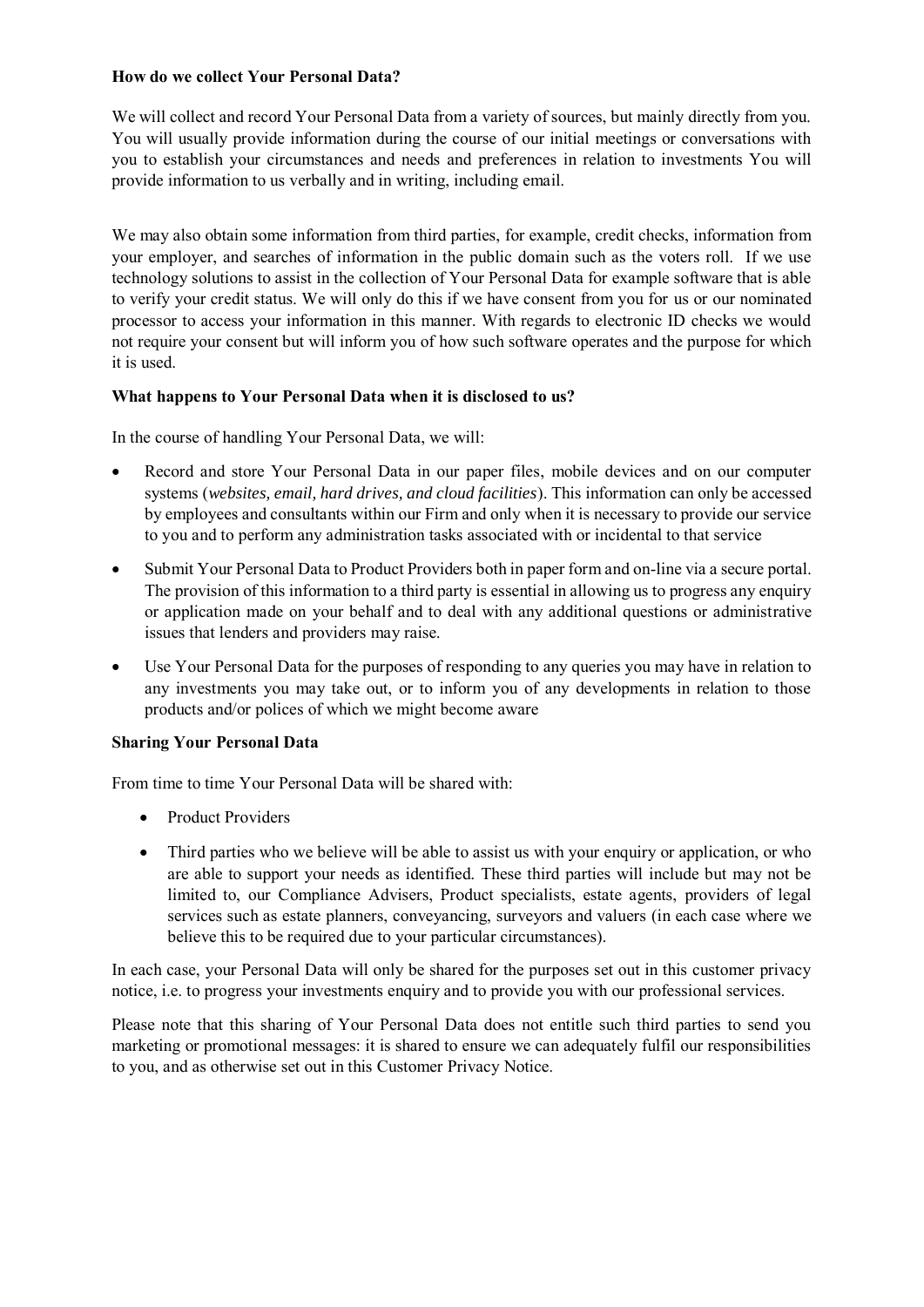## **Security and retention of Your Personal Data**

Your privacy is important to us and we will keep Your Personal Data secure in accordance with our legal responsibilities. We will take reasonable steps to safeguard Your Personal Data against it being accessed unlawfully or maliciously by a third party.

We also expect you to take reasonable steps to safeguard your own privacy when transferring information to us, such as not sending confidential information over unprotected email, ensuring email attachments are password protected or encrypted and only using secure methods of postage when original documentation is being sent to us.

Your Personal Data will be retained by us either electronically or in paper format for a minimum of six years, or in instances whereby we have legal right to such information we will retain records indefinitely.

## **Your rights in relation to Your Personal Data**

You can:

- request copies of Your Personal Data that is under our control
- ask us to further explain how we use Your Personal Data
- ask us to correct, delete or require us to restrict or stop using Your Personal Data (details as to the extent to which we can do this will be provided at the time of any such request)
- ask us to send an electronic copy of Your Personal Data to another organisation should you wish
- change the basis of any consent you may have provided to enable us to market to you in the future (including withdrawing any consent in its entirety)

## **How to make contact with our Firm in relation to the use of Your Personal Data**

If you have any questions or comments about this document, or wish to make contact in order to exercise any of your rights set out within it please contact:

• Nick Ling, Beach IFA, Suite 1 The Chancery West, Abbey Lawn, Abbey Foregate, Shrewsbury, SY2 5DE

If we feel we have a legal right not to deal with your request, or to action, it in different way to how you have requested, we will inform you of this at the time.

You should also make contact with us as soon as possible on you becoming aware of any unauthorised disclosure of Your Personal Data, so that we may investigate and fulfil our own regulatory obligations.

If you have any concerns or complaints as to how we have handled Your Personal Data you may lodge a complaint with the UK's data protection regulator, the ICO, who can be contacted through their website at<https://ico.org.uk/global/contact-us/> or by writing to Information Commissioner's Office, Wycliffe House, Water Lane, Wilmslow, Cheshire, SK9 5AF.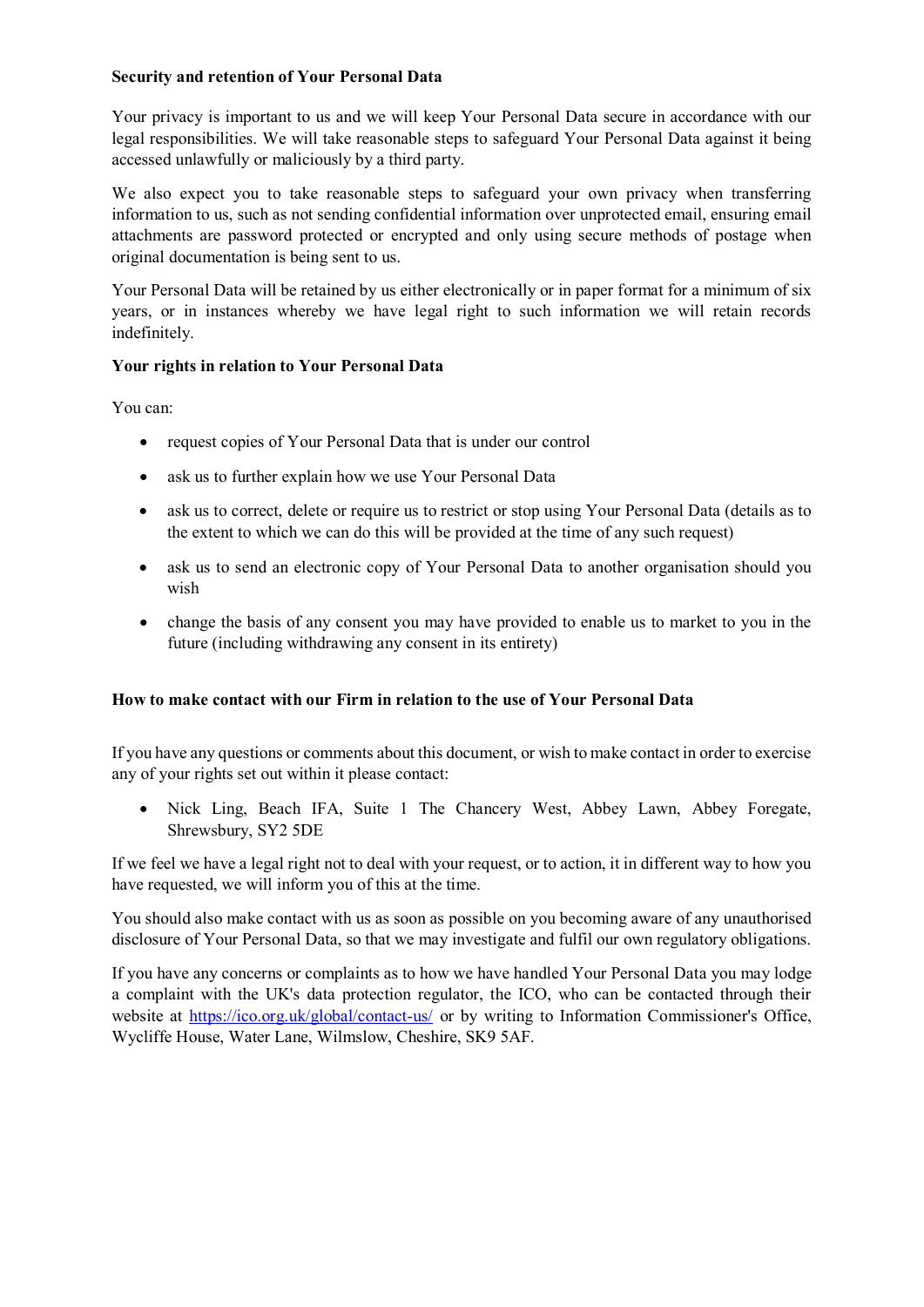## **Financial Crime**

We are obliged to put controls in place to prevent our business from being used for money laundering and other forms of financial crime. We are required by the anti-money laundering regulations to verify the identity of our clients, to obtain information as to the purpose and nature of the business which we conduct on their behalf, and to ensure that the information we hold is up-to-date. For this purpose, we may use electronic identity verification systems which may report a check on your consumer credit history. We may conduct these checks from time to time throughout our relationship, not just at the beginning.

## **Conflict of interests**

We will endeavour always to act in the best interests of you, our client. However, circumstances can arise where we, or one of our other clients may have some form of interest in business being transacted for you. If this happens or we become aware that our interests or those of one of our other client's conflict with your interests, we will write to you and obtain your consent before we carry out your instructions and detail the steps we will take to ensure fair treatment.

## **Other benefits we may receive**

From time to time we may attend training events funded and /or delivered by product providers, fund managers and platforms. These events are designed to enhance our knowledge and ultimately therefore enhance the quality of service we provide to our clients. Further details are available on request.

#### **Communicating with you**

We may communicate with you by telephone (and other Smartphone based electronic communication methods), post, e-mail or in person. In certain circumstances, we may ask you to confirm any instructions in writing prior to implementation to avoid any misunderstandings. All our communications with you will be in English.

#### **Recording telephone calls**

To ensure we carry out your instructions accurately, to help us to continually improve our service and in the interests of security, we may record and monitor your telephone communications or conversations with us.

## **6. CANCELLATION**

#### **Termination of this Agreement**

You or we may terminate this agreement and our authority to act on your behalf at any time, without penalty. Notice of this termination must be given in writing and will take effect from the date of receipt. Termination is without prejudice to any transactions already initiated which will be completed according to this agreement unless otherwise agreed in writing. You will be liable to pay for any transactions made prior to termination and any fees outstanding, if applicable.

Ongoing services can be cancelled at any time by simply informing us in writing but please note that we reserve the right to charge you for services provided prior to cancellation.

#### **Product cancellation rights**

Full details of the products we recommend to you including, for example, the minimum duration of the product, information on your right to cancel or whether no right to cancel exists, and any other early termination rights and penalties, will be covered in the relevant product disclosure information you will receive before the conclusion of any contract. In most cases you can exercise a right to cancel by withdrawing from the contract. In general terms you will normally have a 30-day cancellation period for a life, protection, payment protection or pension policy and a 14-day cancellation period for all other policies. Instructions for exercising the right to cancel, if applicable, will be contained in the relevant product disclosure information which will be provided to you.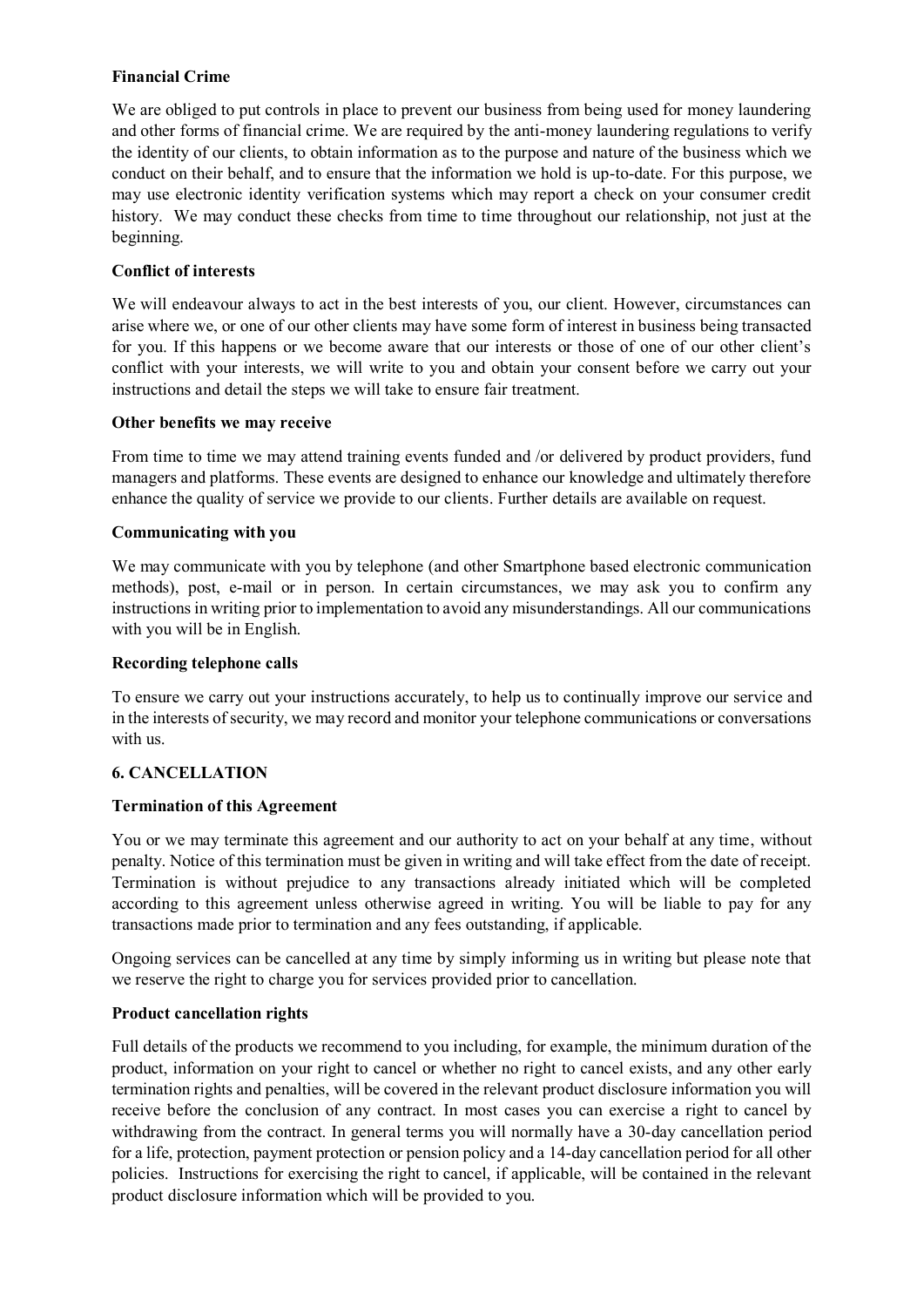If you cancel a single premium contract, you may be required to pay for any loss you might reasonably incur in cancelling it which is caused by market movements. This means that, in certain circumstances, you might not get back the full amount you invested if you cancel the policy.

## **7. HOW YOU ARE PROTECTED**

Beach Independent Financial Advisors is the trading name of Beach UK Ltd registered in England 2323798. Beach UK Ltd is a subsidiary of Dalziel Holdings Ltd registered in England 4397963.

Beach UK Ltd trading as Beach Independent Financial Advisors is authorised and regulated by the Financial Conduct Authority, number 143911 for Investment, Pension, Mortgage and Protection business.

You can check this on the FCA Register by visiting the FCA's website or by contacting the FCA on 0800 111 6768.

Unless we notify you in writing to the contrary, we will be treating you as a retail client. This means that you are afforded the highest level of protection under the regulatory system and should have the right to take any complaint to the Financial Ombudsman Service.

#### **Complaints**

If you are dissatisfied with a recommendation we have made or any aspect of our services, you are entitled to make a complaint. We have a complaints procedure that is available on request. If you wish to register a complaint, please contact us:

In writing: The Compliance Officer, Beach IFA, Suite 1 The Chancery West, Abbey Lawn, Abbey Foregate, Shrewsbury, SY2 5DE

By phone: 01743 720 075

By e-mail: advice@beachifa.co.uk

Please be assured we treat complaints seriously. For your further protection if you cannot settle your complaint with us, you may be entitled to refer it to the Financial Ombudsman Service ('FOS'). Full details of the FOS can be found on its website at www.financial-ombudsman.org.uk.'

#### **Financial Services Compensation Scheme**

We are also covered by the Financial Services Compensation Scheme ('FSCS'). You may be entitled to compensation from the scheme if we cannot meet our obligations. This depends on the type of business and the circumstances of the claim.

Investments - most types of investment business are covered for up to a maximum of £50,000. Insurance - advising and arranging is covered for 90% of the claim, without any upper limit.

We do not, advise on other financial products which are not regulated by the Financial Conduct Authority (FCA). If you do this separate to us you should be aware that The Financial Services Compensation Scheme does not apply to any of these products.

Further information about compensation scheme arrangements is available from the FSCS at www.fscs.org.uk/consumer.

#### **Client money**

We are not permitted to handle client money and we cannot accept a cheque made out to us or handle cash (unless it is in respect of a service for which we have sent you an invoice).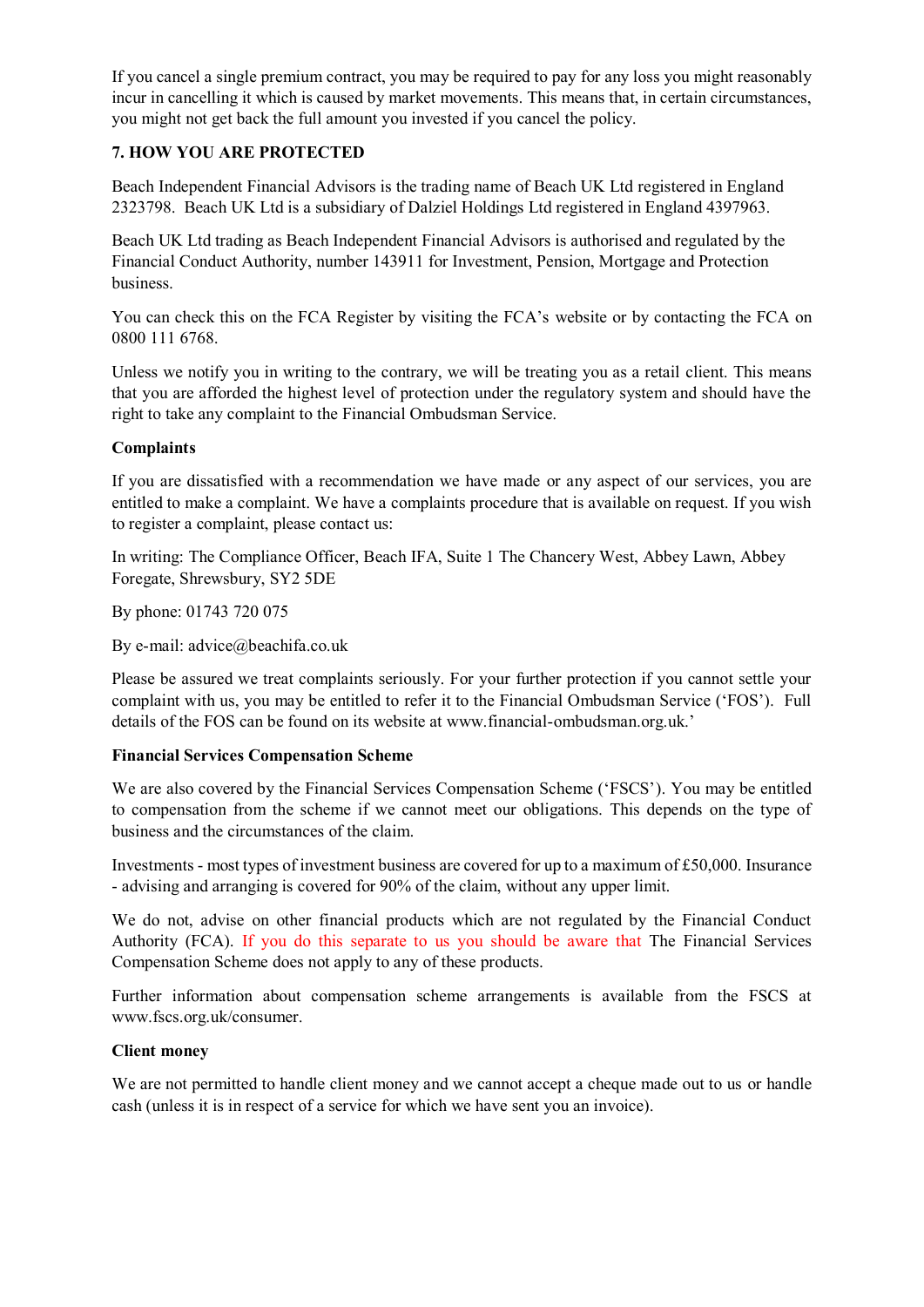## **8. GENERAL**

#### **Jurisdiction**

This agreement is governed by and should be interpreted in accordance with English law and you agree to submit to the non-exclusive jurisdiction of the English Courts.

#### **Legal and accounting advice**

Neither our firm nor our employees are qualified to render legal or accounting advice or to prepare any legal or accounting documents. It is hereby understood and agreed that the onus is on you, the client, to refer to a solicitor or accountant any point of law or accountancy that may arise during the course of discussions with us.

#### **Documentation**

We will endeavour to make arrangements for all your investments to be registered in your name unless you first instruct us otherwise in writing. All policy documents will be forwarded to you as soon as practicable after we receive them. If there are a number of documents relating to a series of transactions, we will normally hold each document until the series is complete and then forward them to you.

#### **Investment Performance & Risks**

Please be aware that investments can fall, as well as rise, and that you may not get back the full amount invested. The price of investments we may recommend may depend on fluctuations in the financial markets, or other economic factors, which are outside our control. Past performance is not necessarily a guide to future performance.

Specific warnings relevant to the investments, investment strategies or other products we recommend will be confirmed to you in your suitability report. Under the terms of this agreement, we may, if appropriate, advise you on investments which are not readily realisable. We would draw your attention to the risks associated with these investments as there is a restricted market for them. In some circumstances it may therefore not be possible to deal in the investment or obtain reliable information about its value.

#### **Unregulated financial products**

Our services may also include advice on investments relating to or executing transactions in unregulated financial products including non-mainstream pooled investments (NMPI) such as unregulated collective investment schemes (UCIS). Accordingly, you should carefully consider whether such investments are suitable for you considering your personal circumstances and the financial resources available to you.

#### **Unsolicited promotions**

We may contact you in the future by means of an unsolicited promotion, should we wish to discuss the relative merits of a particular product or service which we feel may be of interest to you.

#### **Providing information to your insurer**

Your insurance / protection cover is based upon the information you provide to the insurance company. Where you are buying insurance as an individual, this means that you must take 'reasonable care' to answer all questions asked by the insurer fully and accurately. For general insurance policies such as car insurance or liability insurance, once cover has been arranged, you must immediately notify the insurers or us of any changes to the information that you have already provided. Failure to provide accurate and up to date information may invalidate your insurance cover and mean that a claim may not be paid. All other clients (e.g. commercial clients) must still disclose all 'material facts' (any information that may influence the insurer's decision over cover or terms) prior to inception and throughout the period of the policy. Again, failure to disclose material information may invalidate your insurance cover and could mean that a claim may not be paid.